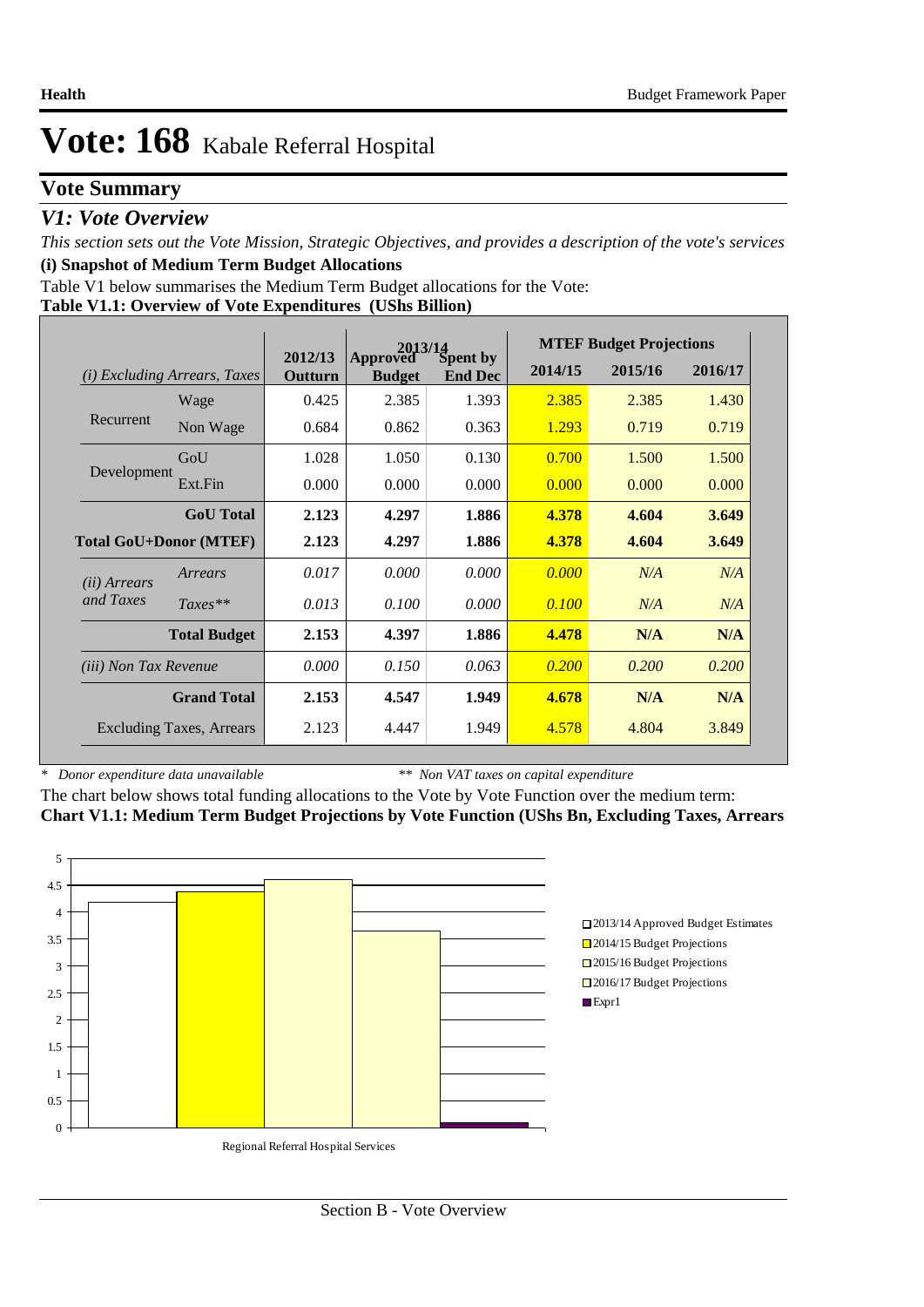### **Vote Summary**

#### **(ii) Vote Mission Statement**

#### The Vote's Mission Statement is:

*To provide quality and sustainable, general and specialised, health services to all people in Kigezi region*

#### **(iii) Vote Outputs which Contribute to Priority Sector Outcomes**

The table below sets out the vote functions and outputs delivered by the vote which the sector considers as contributing most to priority sector outcomes.

| <b>Sector Outcome 1:</b>                                 | <b>Sector Outcome 2:</b>                                                          | <b>Sector Outcome 3:</b>                                                                          |
|----------------------------------------------------------|-----------------------------------------------------------------------------------|---------------------------------------------------------------------------------------------------|
| Increased deliveries in health facilities                | Children under one year old protected<br><i>against life threatening diseases</i> | Health facilities receive adequate stocks<br>of essential medicines and health<br>supplies (EMHS) |
| Vote Function: 08 56 Regional Referral Hospital Services |                                                                                   |                                                                                                   |
| <b>Outputs Contributing to Outcome 1:</b>                | <b>Outputs Contributing to Outcome 2:</b>                                         | <b>Outputs Contributing to Outcome 3:</b>                                                         |
| Outputs Provided                                         | <b>Outputs Provided</b>                                                           | None                                                                                              |
| 085601 Inpatient services                                | 085606 Prevention and rehabilitation                                              |                                                                                                   |
| 085602 Outpatient services                               | services                                                                          |                                                                                                   |
| 085606 Prevention and rehabilitation<br>services         |                                                                                   |                                                                                                   |
| Capital Purchases                                        |                                                                                   |                                                                                                   |
| 085680 Hospital<br>Construction/rehabilitation           |                                                                                   |                                                                                                   |
| 085681 Staff houses construction and<br>rehabilitation   |                                                                                   |                                                                                                   |

#### **Table V1.2: Sector Outcomes, Vote Functions and Key Outputs**

### *V2: Past Vote Performance and Medium Term Plans*

*This section describes past and future vote performance, in terms of key vote outputs and plans to address sector policy implementation issues.* 

#### **(i) Past and Future Planned Vote Outputs**

#### *2012/13 Performance*

24,000 In-patients admissions, 86% bed occupancy rate and 5 days average stay, 79,266 Out-patients attendance, 70,274 Specialised clinic attendance, Shs. 1.127 billion worth of medicines delivered by NMS and dispensed, 56,502 antenatal cases, 89,099 immunisations and 71,813 family planning, 115 bed private wing construction on-going, a 30 unit nurses' hostel completed

#### *Preliminary 2013/14 Performance*

Nurses Hostel completed and Private wing near completion, 16,162 inpatients admitted, 85% occpancy rate, 106,495 outpatients seen, 675M worth of medicines dispensed, 20,000antnatal cases seen, 30,000 immunisations done, 22,196 family planning administered, 115 bed private wing still under construction

#### **Table V2.1: Past and 201/12 Key Vote Outputs\***

| <i>Vote, Vote Function</i>         | <b>Approved Budget and</b>                              | 2013/14<br><b>Spending and Outputs</b> | 2014/15<br><b>Proposed Budget and</b> |
|------------------------------------|---------------------------------------------------------|----------------------------------------|---------------------------------------|
| <b>Key Output</b>                  | <b>Planned outputs</b>                                  | <b>Achieved by End Dec</b>             | <b>Planned Outputs</b>                |
| Vote: 168 Kabale Referral Hospital |                                                         |                                        |                                       |
|                                    | Vote Function: 0856 Regional Referral Hospital Services |                                        |                                       |
| Output: 085601                     | <b>Inpatient services</b>                               |                                        |                                       |
| Description of Outputs:            | 26,000 Inpatient admissions                             | 6,713 Inpatients admitted at<br>wards  | 30,000 inpatients admissions          |
| Performance Indicators:            |                                                         |                                        |                                       |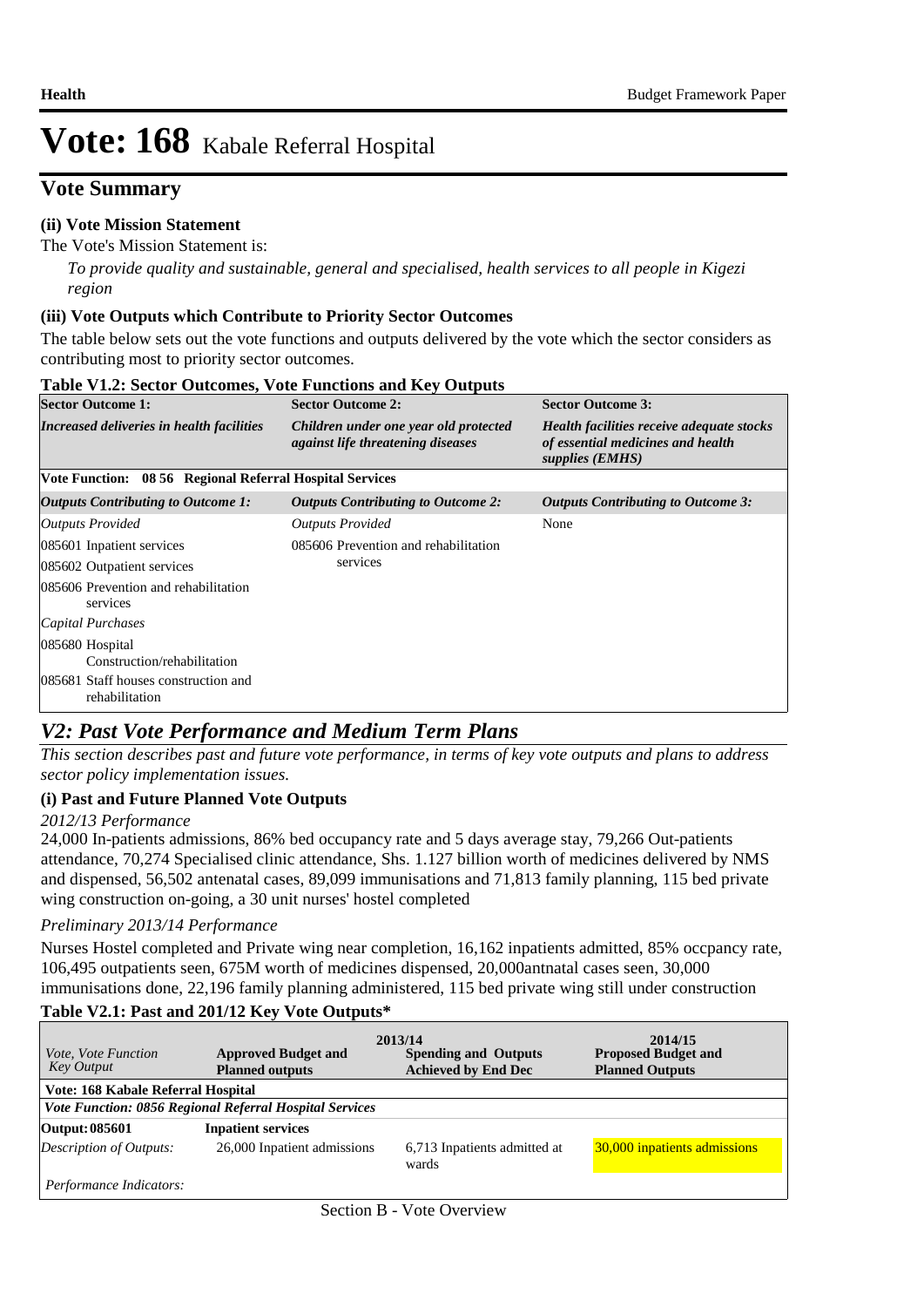# **Vote Summary**

| Vote, Vote Function<br>Key Output                   | <b>Approved Budget and</b><br><b>Planned outputs</b>        | 2013/14 | <b>Spending and Outputs</b><br><b>Achieved by End Dec</b>                                                                                          |       | 2014/15<br><b>Proposed Budget and</b><br><b>Planned Outputs</b>                                |       |
|-----------------------------------------------------|-------------------------------------------------------------|---------|----------------------------------------------------------------------------------------------------------------------------------------------------|-------|------------------------------------------------------------------------------------------------|-------|
| No. of in patients admitted                         | 26000                                                       |         | 6,713                                                                                                                                              |       | 30,000                                                                                         |       |
| Bed occupancy rate<br>(inpatients)                  | 85                                                          |         | 86                                                                                                                                                 |       | 85                                                                                             |       |
| Average rate of stay for<br>inpatients (no. days)   | 5                                                           |         | 5                                                                                                                                                  |       | 5                                                                                              |       |
| Output Cost: UShs Bn:                               |                                                             | 0.191   | UShs Bn:                                                                                                                                           | 0.028 | <b>UShs Bn:</b>                                                                                | 2.904 |
| Output: 085602                                      | <b>Outpatient services</b>                                  |         |                                                                                                                                                    |       |                                                                                                |       |
| Description of Outputs:                             | 90,000 outpatients, 70,000<br>specialised clinics           |         | 41903 Outpatients attended to<br>in OPD, Grade A & Special<br><b>Clinics</b>                                                                       |       | 92,000 outpatients, 73,000<br>specialised clinics                                              |       |
| Performance Indicators:                             |                                                             |         |                                                                                                                                                    |       |                                                                                                |       |
| No. of specialised<br>outpatients attended to       | 70000                                                       |         | 20,095                                                                                                                                             |       | 73,000                                                                                         |       |
| No. of general outpatients<br>attended to           | 90000                                                       |         | 21,808                                                                                                                                             |       | 92,000                                                                                         |       |
| Output Cost: UShs Bn:                               |                                                             | 0.139   | $UShs Bn$ :                                                                                                                                        | 0.024 | <b>UShs Bn:</b>                                                                                | 0.128 |
| Output: 085603                                      |                                                             |         | Medicines and health supplies procured and dispensed                                                                                               |       |                                                                                                |       |
| Description of Outputs:                             | N/A                                                         |         | 203,733,602 woth of drugs and<br>medical sundries procured from<br><b>NMS</b>                                                                      |       | 1.2 billions worth of medicines<br>to be anticipated to be received<br>from NMS and dispensed. |       |
| Performance Indicators:                             |                                                             |         |                                                                                                                                                    |       |                                                                                                |       |
| Value of medicines<br>received/dispensed (Ush bn)   | 1.1                                                         |         | 203733602                                                                                                                                          |       | 1.2                                                                                            |       |
| Output Cost: UShs Bn:                               |                                                             | 0.045   | UShs Bn:                                                                                                                                           | 0.002 | <b>UShs Bn:</b>                                                                                | 0.014 |
| Output: 085604                                      | <b>Diagnostic services</b>                                  |         |                                                                                                                                                    |       |                                                                                                |       |
| <b>Description of Outputs:</b>                      | investigated in X-ray                                       |         | 100,000 cases to be investigated 26,000 cases investigated in<br>in labaratory, 20,000 cases to be Laboratory 9,000 cases<br>investigated in X-ray |       | 105,000 cases to be investigated<br>in labaratory, 24,000 cases to be<br>investigated in X-ray |       |
| Performance Indicators:                             |                                                             |         |                                                                                                                                                    |       |                                                                                                |       |
| Patient xrays (imaging)                             | 20000                                                       |         | 9000                                                                                                                                               |       | 24000                                                                                          |       |
| No. of labs/tests                                   | 100000                                                      |         | 26000                                                                                                                                              |       | 105000                                                                                         |       |
| Output Cost: UShs Bn:                               |                                                             | 0.056   | $UShs Bn$ :                                                                                                                                        | 0.006 | <b>UShs Bn:</b>                                                                                | 0.044 |
| Output: 085606                                      | <b>Prevention and rehabilitation services</b>               |         |                                                                                                                                                    |       |                                                                                                |       |
| Description of Outputs:                             | 55,000 immunisations, 50,000<br>family planning attendances |         | 35,000 Antenatal attendances, 8,850 Antenatal attendances<br>13,879 Immunisations, 13,009<br>Family planning cases                                 |       | 40,000 Antenatal attendances,<br>60,000 immunisations, 55,000<br>family planning attendances   |       |
| Performance Indicators:                             |                                                             |         |                                                                                                                                                    |       |                                                                                                |       |
| No. of people receiving<br>family planning services | 50000                                                       |         | 13,009                                                                                                                                             |       | 55,000                                                                                         |       |
| No. of people immunised                             | 55000                                                       |         | 13,879                                                                                                                                             |       | 60,000                                                                                         |       |
| No. of antenatal cases                              | 35000                                                       |         | 8,850                                                                                                                                              |       | 40,000                                                                                         |       |
| Output Cost: UShs Bn:                               |                                                             | 0.162   | UShs Bn:                                                                                                                                           | 0.025 | <b>UShs Bn:</b>                                                                                | 0.113 |
| Output: 085680                                      | Hospital Construction/rehabilitation                        |         |                                                                                                                                                    |       |                                                                                                |       |
| Description of Outputs:                             | 1KM roads and walkway to<br>private wing & labaratory       |         | Not done                                                                                                                                           |       | Demolition of old theatre and<br>preparing the site for the<br>construction of the new one.    |       |
| Performance Indicators:                             |                                                             |         |                                                                                                                                                    |       |                                                                                                |       |
| No.<br>reconstructed/rehabilitated                  | $\boldsymbol{0}$                                            |         | $\boldsymbol{0}$                                                                                                                                   |       |                                                                                                |       |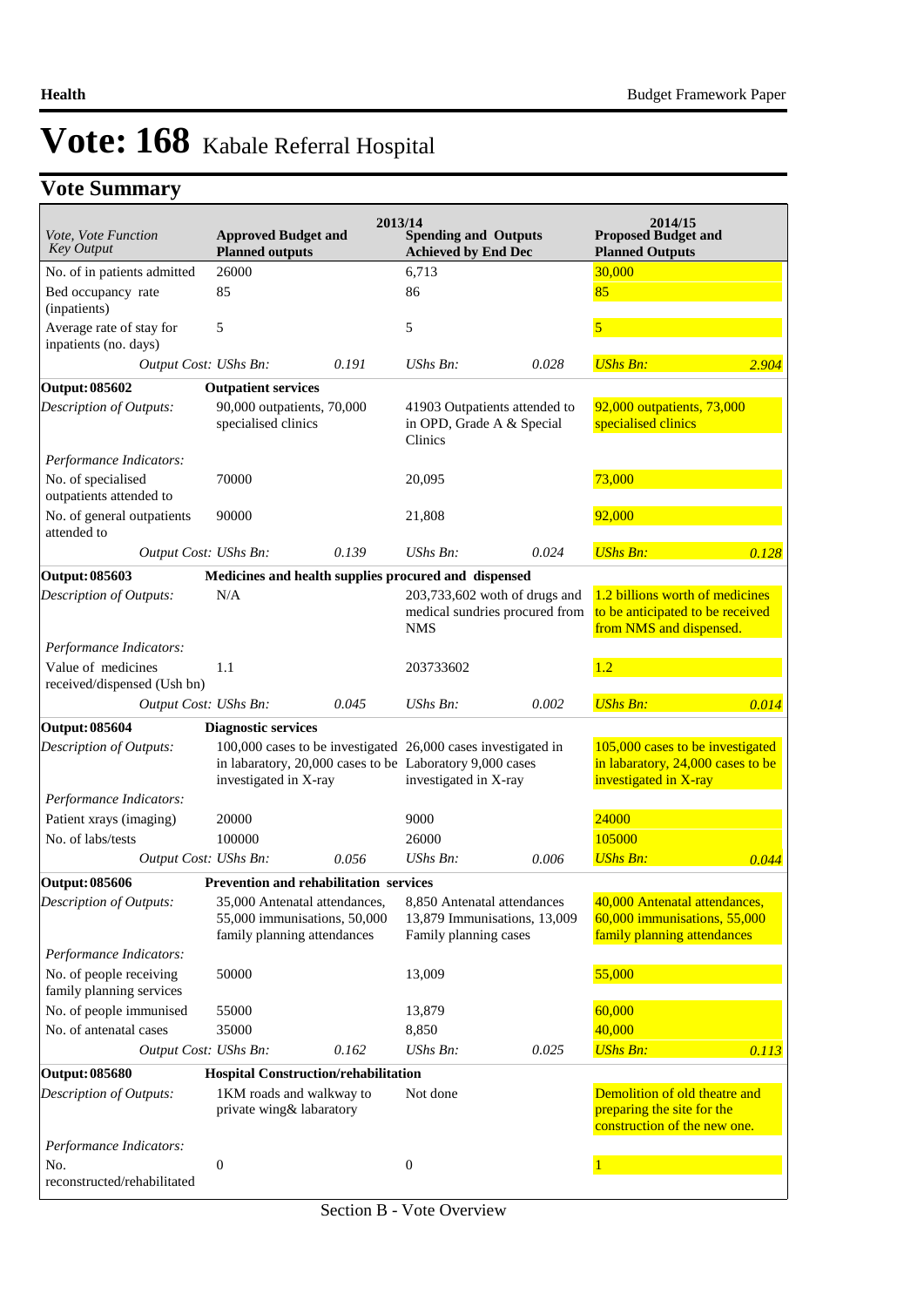# **Vote Summary**

| <i>Vote, Vote Function</i><br><b>Key Output</b>                                                 | <b>Approved Budget and</b><br><b>Planned outputs</b> | 2013/14 | <b>Spending and Outputs</b><br><b>Achieved by End Dec</b> |       | 2014/15<br><b>Proposed Budget and</b><br><b>Planned Outputs</b> |                |
|-------------------------------------------------------------------------------------------------|------------------------------------------------------|---------|-----------------------------------------------------------|-------|-----------------------------------------------------------------|----------------|
| general wards<br>No. of hospitals benefiting<br>from the rennovation of<br>existing facilities. |                                                      |         | 0                                                         |       |                                                                 |                |
| Output Cost: UShs Bn:                                                                           |                                                      | 0.255   | $UShs Bn$ :                                               | 0.000 | <b>UShs Bn:</b>                                                 | 0.255          |
| <b>Vote Function Cost</b><br><b>Cost of Vote Services:</b>                                      | $UShs$ $Bn$ :<br>$\mathit{UShs}\, \mathit{Bn}$ :     |         | $4.547$ UShs Bn:<br>$4.447$ UShs Bn:                      |       | 1.886 <mark>UShs Bn:</mark><br>1.886 UShs Bn:                   | 4.578<br>4.578 |

*\* Excluding Taxes and Arrears*

#### *2014/15 Planned Outputs*

25,000 In-patients admissions, 85% bed occupancy rate and 5 days average length of stay, 90,000 Outpatients attendance, 60,000 Specialized clinic attendance, Shs. 1,050 Bn worth of medicines to be delivered by NMS and dispensed, 30,000 antenatal cases, 50,000 immunizations and 40,000 family planning, 115 million for private wing internet and intercom, 400 million for macinery and equipment, 280,000,000 for private wing furniture and fittings, 255 million for fencing the hospital land

#### **Table V2.2: Past and Medum Term Key Vote Output Indicators\***

|                                                                             |                           | 2013/14          |                                     |                | <b>MTEF Projections</b> |         |
|-----------------------------------------------------------------------------|---------------------------|------------------|-------------------------------------|----------------|-------------------------|---------|
| Vote Function Key Output<br><b>Indicators and Costs:</b>                    | 2012/13<br><b>Outturn</b> | Approved<br>Plan | <b>Outturn by</b><br><b>End Dec</b> | 2014/15        | 2015/16                 | 2016/17 |
| Vote: 168 Kabale Referral Hospital                                          |                           |                  |                                     |                |                         |         |
| Vote Function:0856 Regional Referral Hospital Services                      |                           |                  |                                     |                |                         |         |
| Average rate of stay for inpatients<br>(no. days)                           |                           | 5                | 5                                   | $\overline{5}$ | 5                       |         |
| Bed occupancy rate (inpatients)                                             |                           | 85               | 86                                  | 85             | 85                      |         |
| No. of in patients admitted                                                 |                           | 26000            | 6,713                               | 30,000         |                         |         |
| No. of general outpatients attended to                                      |                           | 90000            | 21,808                              | 92,000         | 95000                   |         |
| No. of specialised outpatients<br>attended to                               |                           | 70000            | 20.095                              | 73,000         | 75000                   |         |
| Value of medicines<br>received/dispensed (Ush bn)                           |                           | 1.1              | 203733602                           | 1.2            | 1.2                     |         |
| No. of labs/tests                                                           |                           | 100000           | 26000                               | 105000         | 100000                  |         |
| Patient xrays (imaging)                                                     |                           | 20000            | 9000                                | 24000          | 20000                   |         |
| No. of antenatal cases                                                      |                           | 35000            | 8,850                               | 40,000         | 45000                   |         |
| No. of people immunised                                                     |                           | 55000            | 13,879                              | 60,000         | 66000                   |         |
| No. of people receiving family                                              |                           | 50000            | 13,009                              | 55,000         | 56000                   |         |
| planning services                                                           |                           |                  |                                     |                |                         |         |
| No. of hospitals benefiting from the<br>rennovation of existing facilities. |                           | 1                | $\boldsymbol{0}$                    |                |                         |         |
| No. reconstructed/rehabilitated<br>general wards                            |                           | $\overline{0}$   | $\overline{0}$                      | $\overline{1}$ | $\mathbf{1}$            |         |
| No. of staff houses<br>constructed/rehabilitated                            |                           | $\overline{0}$   | $\boldsymbol{0}$                    |                |                         |         |
| No. of maternity wards constructed                                          |                           | $\Omega$         | $\boldsymbol{0}$                    |                |                         |         |
| No. of maternity wards rehabilitated                                        |                           | $\Omega$         | $\overline{0}$                      |                |                         |         |
| No. of OPD wards constructed                                                |                           | $\overline{0}$   | $\boldsymbol{0}$                    |                |                         |         |
| No. of OPD wards rehabilitated                                              |                           | $\mathbf{0}$     | $\mathbf{0}$                        |                |                         |         |
| No. of other wards constructed                                              |                           | $\boldsymbol{0}$ | $\overline{0}$                      |                |                         |         |
| No. of other wards rehabilitated                                            |                           | $\overline{2}$   | $\theta$                            | $\overline{0}$ |                         |         |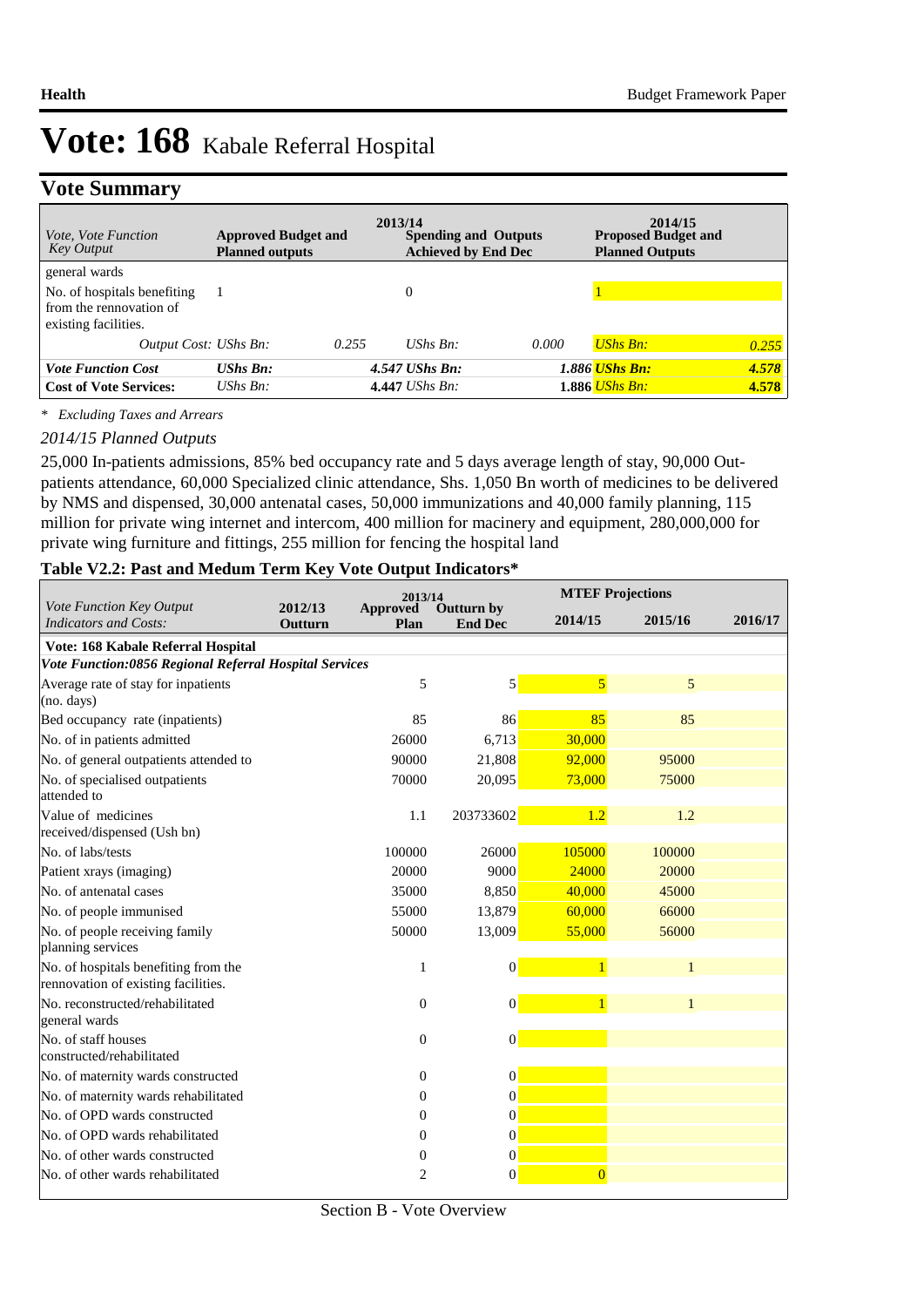### **Vote Summary**

|                                                                 |                    | 2013/14          |                              | <b>MTEF Projections</b> |         |         |
|-----------------------------------------------------------------|--------------------|------------------|------------------------------|-------------------------|---------|---------|
| <i>Vote Function Key Output</i><br><b>Indicators and Costs:</b> | 2012/13<br>Outturn | Approved<br>Plan | Outturn by<br><b>End Dec</b> | 2014/15                 | 2015/16 | 2016/17 |
| No. of theatres constructed                                     |                    | $\overline{0}$   |                              |                         |         |         |
| No. of theatres rehabilitated                                   |                    | $\overline{0}$   |                              |                         |         |         |
| Value of medical equipment<br>procured (Ush Bn)                 |                    | 0.600            | $\Omega$                     |                         |         |         |
| <b>Vote Function Cost (UShs bn)</b>                             | 2.153              | 4.447            | 1.886                        | 4.578                   | 4.804   | 3.849   |
| <b>Cost of Vote Services (UShs Bn)</b>                          | 2.153              | 4.447            | 1.886                        | 4.578                   | 4.804   | 3.849   |

#### *Medium Term Plans*

In the medium term, the hospital plans to complete equiping and furnishing the 115 bed private wing, embark on construction of a 10 apartment interns' hostel and an orthopaedic workshop. The hospital also plans to improve on service delivery by attending to more patients, improving community outreaches, finalise the hospital master plan and implement the Patients' Charter.

#### **(ii) Efficiency of Vote Budget Allocations**

There will constant monitoring and supervision of the projects to ensure efficiency and value for money.

#### **Table V2.3: Allocations to Key Sector and Service Delivery Outputs over the Medium Term**

|                                 | $(i)$ Allocation (Shs Bn) |                                 |     | $(ii)$ % Vote Budget |  |  |                                 |         |
|---------------------------------|---------------------------|---------------------------------|-----|----------------------|--|--|---------------------------------|---------|
| <b>Billion Uganda Shillings</b> |                           | 2013/14 2014/15 2015/16 2016/17 |     |                      |  |  | 2013/14 2014/15 2015/16 2016/17 |         |
| <b>Key Sector</b>               | 0.7                       |                                 | 0.8 |                      |  |  | $16.8\%$ $74.3\%$ $17.5\%$      | $0.0\%$ |
| Service Delivery                | 0.8                       | 3.5                             | 0.8 |                      |  |  | $19.1\%$ 75.5% $17.5\%$         |         |

The costs have been aligned to cost centres and outputs to ensure efficiency. Once all the inputs described in the tool are adhered to there will be improvement in productivity.

#### **Table V2.4: Key Unit Costs of Services Provided and Services Funded (Shs '000)**

| <b>Unit Cost</b><br><b>Description</b>                 | Actual<br>2012/13           | <b>Planned</b><br>2013/14 | Actual<br>by Sept | <b>Proposed</b><br>2014/15 | <b>Costing Assumptions and Reasons for</b><br>any Changes and Variations from Plan |
|--------------------------------------------------------|-----------------------------|---------------------------|-------------------|----------------------------|------------------------------------------------------------------------------------|
|                                                        |                             |                           |                   |                            |                                                                                    |
| Vote Function:0856 Regional Referral Hospital Services |                             |                           |                   |                            |                                                                                    |
| Special meals-food<br>allowance for interns            |                             | 5                         |                   |                            | Being average cost of special meals for<br>one interns per day                     |
| Meal cost per patient                                  | 5                           | 4                         |                   |                            | Being average cost fo one meal for one<br>person per day                           |
| Inpatient                                              | $\mathfrak{D}$              | $\overline{c}$            |                   |                            | Being average cost of one inpatient for<br>one day                                 |
| Costs per inpatient day                                | $\mathcal{D}_{\mathcal{L}}$ | 3                         |                   |                            | Being average cost of one inpatient for 1<br>day                                   |
| Cost per investigation                                 | 3                           | 3                         |                   |                            | Being average cost for one investigation                                           |

#### **(iii) Vote Investment Plans**

For the FY 2011/12, the allocation for capital development was UGX 800million. This was increased to UGX 1.4billion for the FY 2012/13 though it has reduced to 1.05 billion in F/Y 2013/14, it is expected to increase steadily in the medium term.Projections for FY2014/15 however remain at 1.05 billion.

#### **Table V2.5: Allocations to Capital Investment over the Medium Term**

|                                           | $(i)$ Allocation (Shs Bn) |     |                                 | $(ii)$ % Vote Budget |           |          |                                 |              |
|-------------------------------------------|---------------------------|-----|---------------------------------|----------------------|-----------|----------|---------------------------------|--------------|
| <b>Billion Uganda Shillings</b>           |                           |     | 2013/14 2014/15 2015/16 2016/17 |                      |           |          | 2013/14 2014/15 2015/16 2016/17 |              |
| Consumption Expendture (Outputs Provided) | 3.4                       | 3.9 | 3.6                             |                      | $76.4\%$  | $84.7\%$ | 79.3%                           |              |
| Investment (Capital Purchases)            | 1.11                      | 0.7 | 1.0                             | 3.6                  | 23.6%     | 15.3%    |                                 | 20.7% 100.0% |
| <b>Grand Total</b>                        | 4.4                       | 4.6 | 4.6                             | 3.6                  | $100.0\%$ |          | 100.0% 100.0% 100.0%            |              |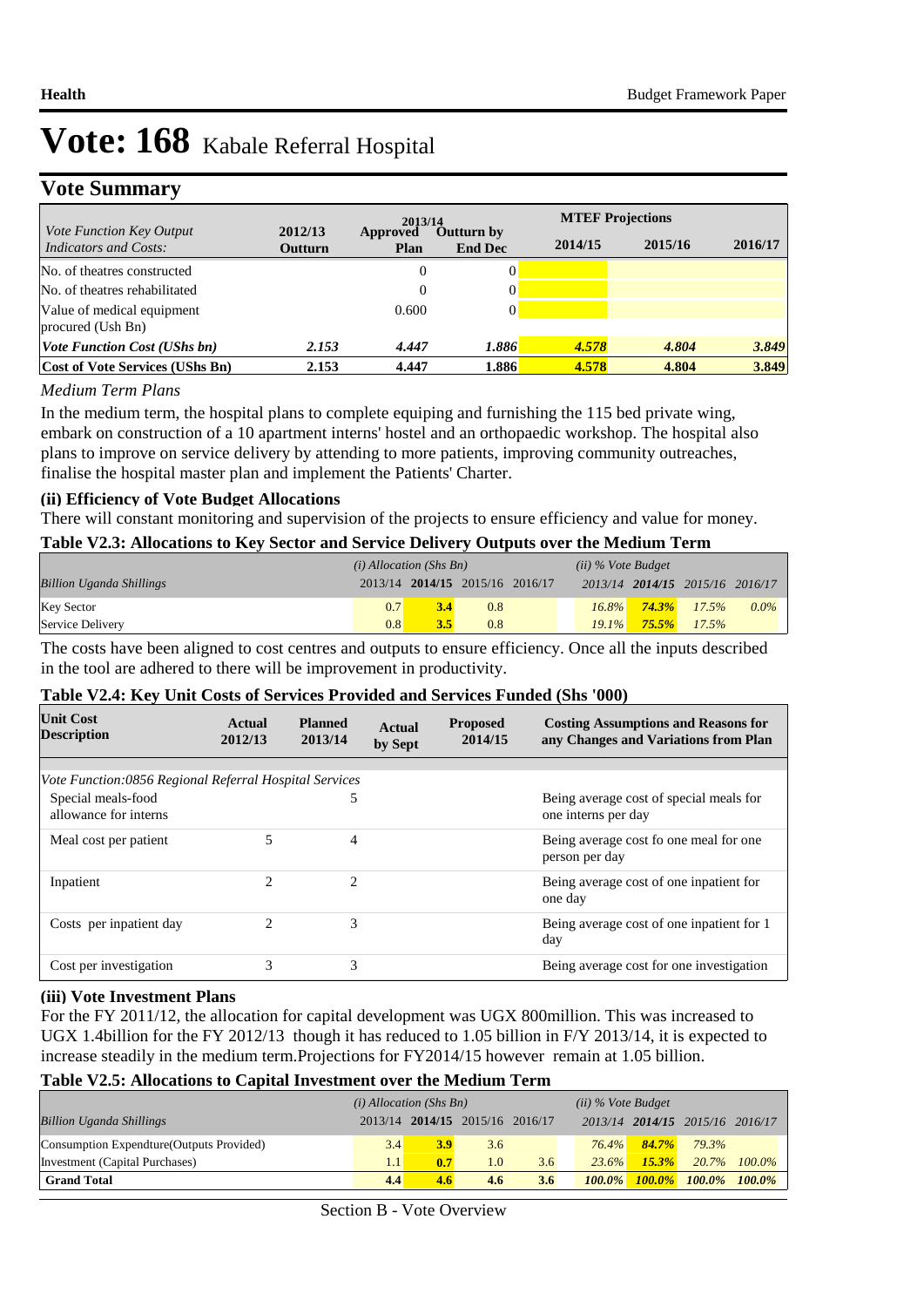### **Vote Summary**

n the medium term, the hospital plans to complete equiping and furnishing the 115 bed private wing, procure an Ultrasound machine and procure equipment , furniture, curtains and internet facility for the private wing and fence the hospital land

#### **Table V2.6: Major Capital Investments**

#### **(iv) Vote Actions to improve Priority Sector Outomes**

Constant reporting on achievements and problemswill help in improvement in vote performance issues.

|                                                                                                                            | <b>Table V2.7: Priority Vote Actions to Improve Sector Performance</b>                        |                                                                                    |                                                                          |
|----------------------------------------------------------------------------------------------------------------------------|-----------------------------------------------------------------------------------------------|------------------------------------------------------------------------------------|--------------------------------------------------------------------------|
| 2013/14 Planned Actions:                                                                                                   | 2013/14 Actions by Sept:                                                                      | 2014/15 Planned Actions:                                                           | <b>MT Strategy:</b>                                                      |
| <b>Sector Outcome 0:</b>                                                                                                   |                                                                                               |                                                                                    |                                                                          |
| Vote Function: 08 56 Regional Referral Hospital Services                                                                   |                                                                                               |                                                                                    |                                                                          |
| VF Performance Issue:                                                                                                      | Infection control and management                                                              |                                                                                    |                                                                          |
| Sterilisation of equipments,<br>Good disposal measures for<br>sharps, Adquate protective<br>wares, Hand washing facilities | Sterilisation done daily,<br>Disposal of sharps done,<br>Adquate protective wares<br>provided | Burning most of the disposal<br>sharps in the incenerator                          | Waste management                                                         |
| Sector Outcome 1: Increased deliveries in health facilities                                                                |                                                                                               |                                                                                    |                                                                          |
| Vote Function: 08 56 Regional Referral Hospital Services                                                                   |                                                                                               |                                                                                    |                                                                          |
| VF Performance Issue:                                                                                                      | Large inventories of undermaintained equipment                                                |                                                                                    |                                                                          |
| Updating assets register and<br>engraving new items.                                                                       | Engraving new items done,<br>Asset register updated                                           | Making sure that all assets are<br>engraved and obsolete ones<br>removed.          | Establish and imlplement a<br>comprehensive inventory<br>management plan |
| VF Performance Issue:                                                                                                      | Under staffed structures                                                                      |                                                                                    |                                                                          |
| Improving on staff<br>accomodation                                                                                         | Promotion of more staff.                                                                      | Submission of crucial vacant<br>posts for advwertising and<br>possible recruitment | Improve staff accomodation to<br>attract and retain staff                |

## *V3 Proposed Budget Allocations for 2014/15 and the Medium Term*

*This section sets out the proposed vote budget allocations for 2014/15 and the medium term, including major areas of expenditures and any notable changes in allocations.* 

#### **Table V3.1: Past Outturns and Medium Term Projections by Vote Function\***

|                                          |                           | 2013/14                |                             | <b>MTEF Budget Projections</b> |         |         |
|------------------------------------------|---------------------------|------------------------|-----------------------------|--------------------------------|---------|---------|
|                                          | 2012/13<br><b>Outturn</b> | Appr.<br><b>Budget</b> | Spent by<br><b>End Sept</b> | 2014/15                        | 2015/16 | 2016/17 |
| Vote: 168 Kabale Referral Hospital       |                           |                        |                             |                                |         |         |
| 0856 Regional Referral Hospital Services | 2.153                     | 4.447                  | 0.597                       | 4.578                          | 4.804   | 3.849   |
| <b>Total for Vote:</b>                   | 2.153                     | 4.447                  | 0.597                       | 4.578                          | 4.804   | 3.849   |

#### **(i) The Total Budget over the Medium Term**

#### **(ii) The major expenditure allocations in the Vote for 2014/15**

Expenditure allocations to vote functions will rise in F/Y 2013/14 but fall in the subsequent two F/Ys. This will necessitate sourcing for additional funds to ensure smooth and efficient service delivery.

#### **(iii) The major planned changes in resource allocations within the Vote for 2014/15**

#### **Table V3.2: Key Changes in Vote Resource Allocation**

| <b>Changes in Budget Allocations and Outputs from 2013/14 Planned Levels:</b> | <b>Justification for proposed Changes in</b> |         |                                |  |  |
|-------------------------------------------------------------------------------|----------------------------------------------|---------|--------------------------------|--|--|
| 2014/15                                                                       | 2015/16                                      | 2016/17 | <b>Expenditure and Outputs</b> |  |  |
| Vote Function:0801 Regional Referral Hospital Services                        |                                              |         |                                |  |  |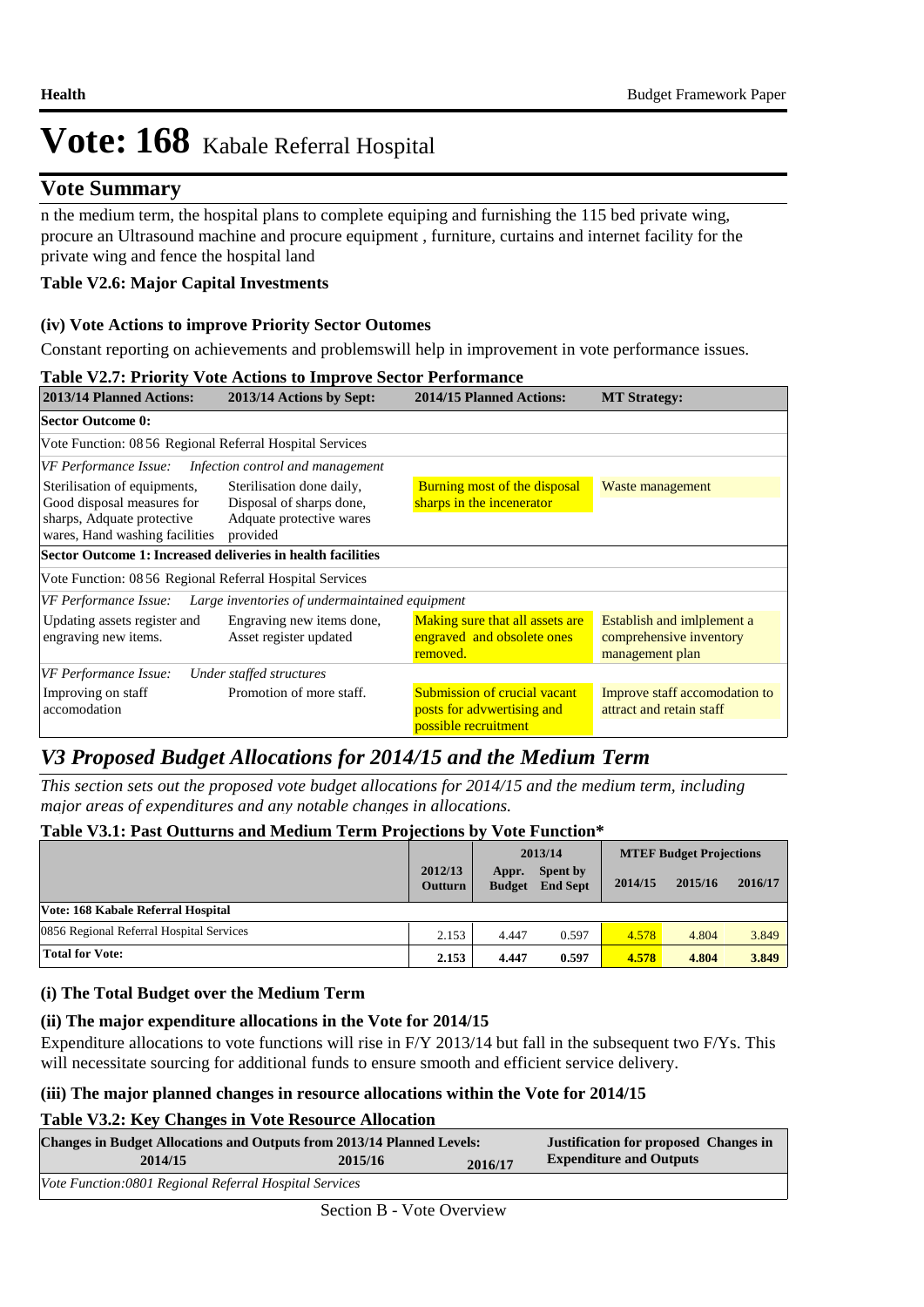# **Vote Summary**

|                        | 2014/15                                                           | <b>Changes in Budget Allocations and Outputs from 2013/14 Planned Levels:</b> | 2015/16 |                   | 2016/17                                                                                                                            | <b>Justification for proposed Changes in</b><br><b>Expenditure and Outputs</b>       |  |  |
|------------------------|-------------------------------------------------------------------|-------------------------------------------------------------------------------|---------|-------------------|------------------------------------------------------------------------------------------------------------------------------------|--------------------------------------------------------------------------------------|--|--|
| Output:                | 0856 01 Inpatient services                                        |                                                                               |         |                   |                                                                                                                                    |                                                                                      |  |  |
| <b>UShs Bn:</b>        |                                                                   | $2.394$ UShs Bn:<br>Wage component<br>reallocated to Hospital                 |         | $-0.191$ UShs Bn: | -0.191 Previously the component of wages was<br>allocated in other vote outputs but now<br>all staff wages are grouped together in |                                                                                      |  |  |
|                        |                                                                   | <b>Management and Support</b><br>services                                     |         |                   |                                                                                                                                    | this output                                                                          |  |  |
| Output:                | 0856 05 Hospital Management and support services                  |                                                                               |         |                   |                                                                                                                                    |                                                                                      |  |  |
| <b>UShs Bn:</b>        |                                                                   | $-2.166$ UShs Bn:<br><b>Reallocation of wage</b>                              |         | $0.845$ UShs Bn:  |                                                                                                                                    | -2.804 The hospital wage allocation was moved<br>to inpatient services               |  |  |
|                        |                                                                   | component from other vote<br>functions                                        |         |                   |                                                                                                                                    |                                                                                      |  |  |
| Output:                |                                                                   | 0856 76 Purchase of Office and ICT Equipment, including Software              |         |                   |                                                                                                                                    |                                                                                      |  |  |
| <b>UShs Bn:</b>        |                                                                   | $-0.050$ UShs Bn:                                                             |         | $0.035$ UShs Bn:  | $-0.115$                                                                                                                           |                                                                                      |  |  |
| Output:                |                                                                   | 0856 77 Purchase of Specialised Machinery & Equipment                         |         |                   |                                                                                                                                    |                                                                                      |  |  |
| <b>UShs Bn:</b><br>N/A |                                                                   | $-0.100$ UShs Bn:<br>N/A                                                      |         | $-0.400$ UShs Bn: |                                                                                                                                    | 3.249 The allocation is in line with the<br>workplan for the period. The rest of the |  |  |
|                        |                                                                   |                                                                               |         |                   |                                                                                                                                    | funds were moved to other areas such as<br>theatre construction and ICT              |  |  |
| Output:                | 0856 78 Purchase of Office and Residential Furniture and Fittings |                                                                               |         |                   |                                                                                                                                    |                                                                                      |  |  |
| <b>UShs Bn:</b><br>N/A |                                                                   | $-0.200$ UShs Bn:                                                             |         | $-0.280$ UShs Bn: | $-0.280$ The allocation is in line with the                                                                                        | workplan for the period. The rest of the<br>funds were moved to other areas such as  |  |  |
|                        |                                                                   |                                                                               |         |                   |                                                                                                                                    | theatre construction and ICT                                                         |  |  |

## *V4: Vote Challenges for 2014/15 and the Medium Term*

*This section sets out the major challenges the vote faces in 2014/15 and the medium term which the vote has been unable to address in its spending plans.*

The challenges faced include; reducing the budget at short notice when some activities had been executed and underbudgeting in some other areas.

#### **Table V4.1: Additional Output Funding Requests**

| <b>Outputs in 2014/15:</b> | <b>Additional Requirements for Funding and</b>         | <b>Justification of Requirement for</b><br><b>Additional Outputs and Funding</b> |
|----------------------------|--------------------------------------------------------|----------------------------------------------------------------------------------|
|                            | Vote Function:0879 Regional Referral Hospital Services |                                                                                  |
| Output:                    | 0856 79 Acquisition of Other Capital Assets            |                                                                                  |
| UShs Bn:                   | 0.000                                                  |                                                                                  |
| Output:                    | 0856 81 Staff houses construction and rehabilitation   |                                                                                  |
|                            |                                                        |                                                                                  |
| $UShs Bn:$                 | 3.000                                                  | Funds are meant for the construction of the interns hostel to                    |
|                            |                                                        | accommodate more health workers. This is good for attraction                     |
|                            |                                                        | and retention of staff to the hospital                                           |

*This section discusses how the vote's plans will address and respond to the cross-cutting policy, issues of gender and equity; HIV/AIDS; and the Environment, and other budgetary issues such as Arrears and NTR..* 

#### **(i) Cross-cutting Policy Issues**

*(i) Gender and Equity*

Reduction of maternal and neonatal mortality through provision of medicines and other supplies and conducting maternal and perinatal audits to address gaps and improve quality of care *(ii) HIV/AIDS*